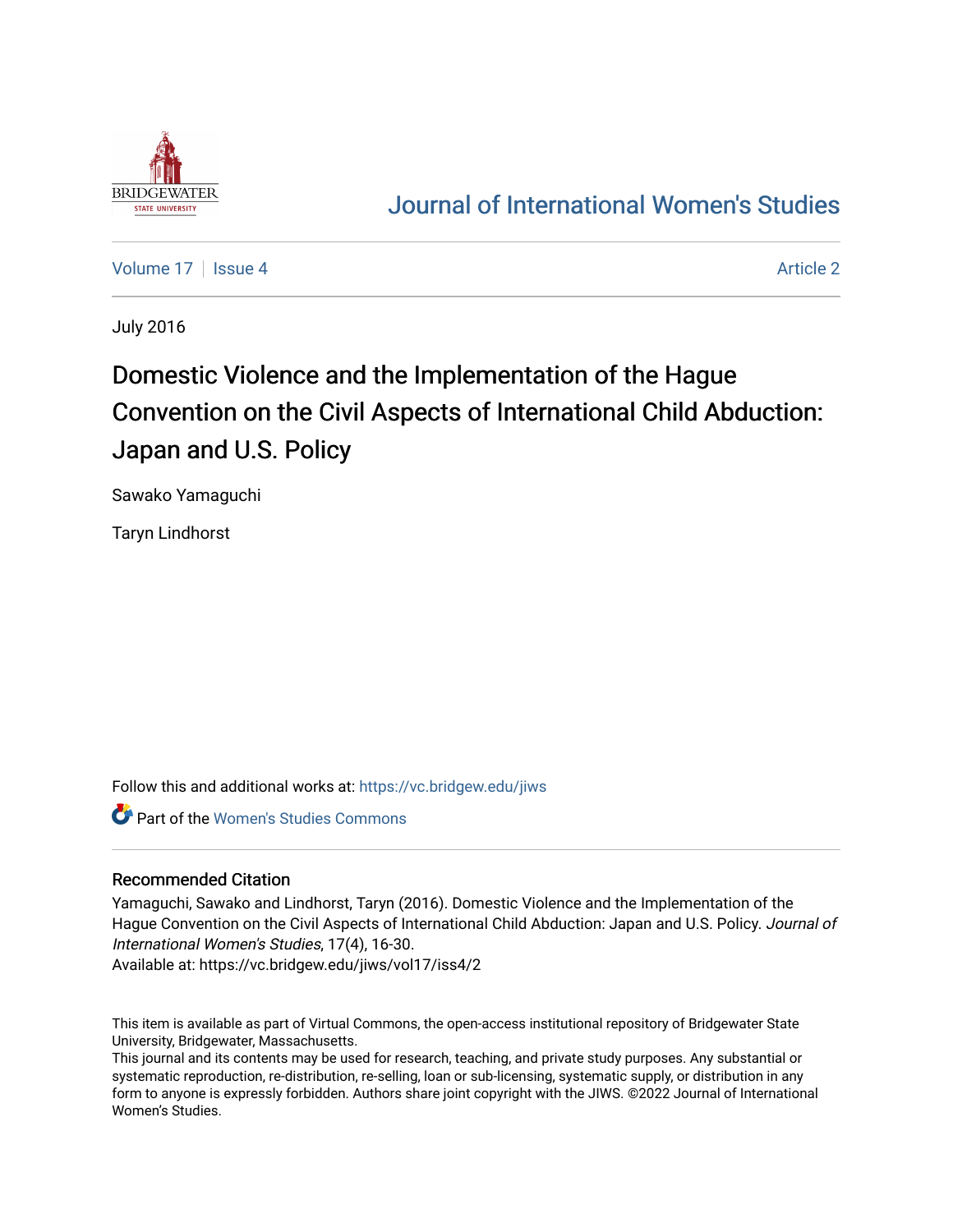#### Yamaguchi and Lindhorst: International Child Abduction

This journal and its contents may be used for research, teaching and private study purposes. Any substantial or systematic reproduction, re-distribution, re-selling, loan or sub-licensing, systematic supply or distribution in any form to anyone is expressly forbidden. ©2016 Journal of International Women's Studies.

## **Domestic Violence and the Implementation of the Hague Convention on the Civil Aspects of International Child Abduction: Japan and U.S. Policy**

Sawako Yamaguchi<sup>1</sup> and Taryn Lindhorst<sup>2</sup>

#### **Abstract**

Around the world, an increasing number of married couples have at least one person who is not a citizen of their spouse's country. The global growth in transnational families has necessitated the development of international legal agreements to address issues that have arisen upon the dissolution of these relationships. Of particular note to feminist scholars has been the issue of domestic violence in these relationships and how these circumstances are addressed under international agreements such as the Hague Convention on the Civil Aspects of International Child Abduction. In 2013, Japan became the last of the major industrialized countries to sign on to the Hague Convention. This comparative, case-based policy analysis centers concerns about domestic violence in the development and implementation of the Hague Convention in Japan and the United States. Although Japan has a much shorter legislative history regarding domestic violence (DV), it has taken a much stronger position about DV in its adoption of the Hague Convention. Based on this analysis we propose methods for addressing domestic violence in Hague cases in both countries that prioritize the safety needs of abused mothers and their children.

*Keywords*: International Policy, Transnational Child Abduction, Domestic Violence, Japan

#### **Introduction**

 $\overline{\phantom{a}}$ 

Transnational families are those in which one or both members of the couple are resident in a country which is not their birthplace, or in which at least one member does not have citizenship status (Lindhorst & Edelson, 2012). In the United States, the number of marriages between U.S. citizens and persons who are foreign-born has increased substantially (Federal Interagency Forum on Child and Family Statistics, 2009). Likewise, in many other countries as global migration has increased, marriages and relationships between citizens and non-citizens have grown requiring the development of transnational legal agreements to address issues that have arisen upon the dissolution of these relationships (Uchida, 2013). The Hague Convention

1

<sup>&</sup>lt;sup>1</sup> Sawako Yamaguchi, PhD is the instructor at Chukyo University. Her research focuses on violence against women. She has authored *DV Programs in the USA to Prevent Reoccurrence*, and co-authored *Social Welfare and Gender*: *Gender Studies and Peace Studies*: *Feminism and Social Welfare Policy*: *Well-being of Children at Home*: *Guide to Women's Studies*: *Single Mothers' Livings and Social Welfare Policy*. The author received financial support for the research from the Takemura Fund for Feminist Research for Gender Equality and Justice.

<sup>&</sup>lt;sup>2</sup> Taryn Lindhorst, PhD, LCSW is the Carol LaMare Associate Professor of Social Work at the University of Washington. Her research focuses on violence against women, health and policy implementation. She has published over 45 journal articles on domestic violence and other women's issues and co-authored two books: *Women and Children Seeking Safety: A Study of Domestic Violence and the International Hague Convention* and *The Safety Net Health Care System: Practice at the Margins*.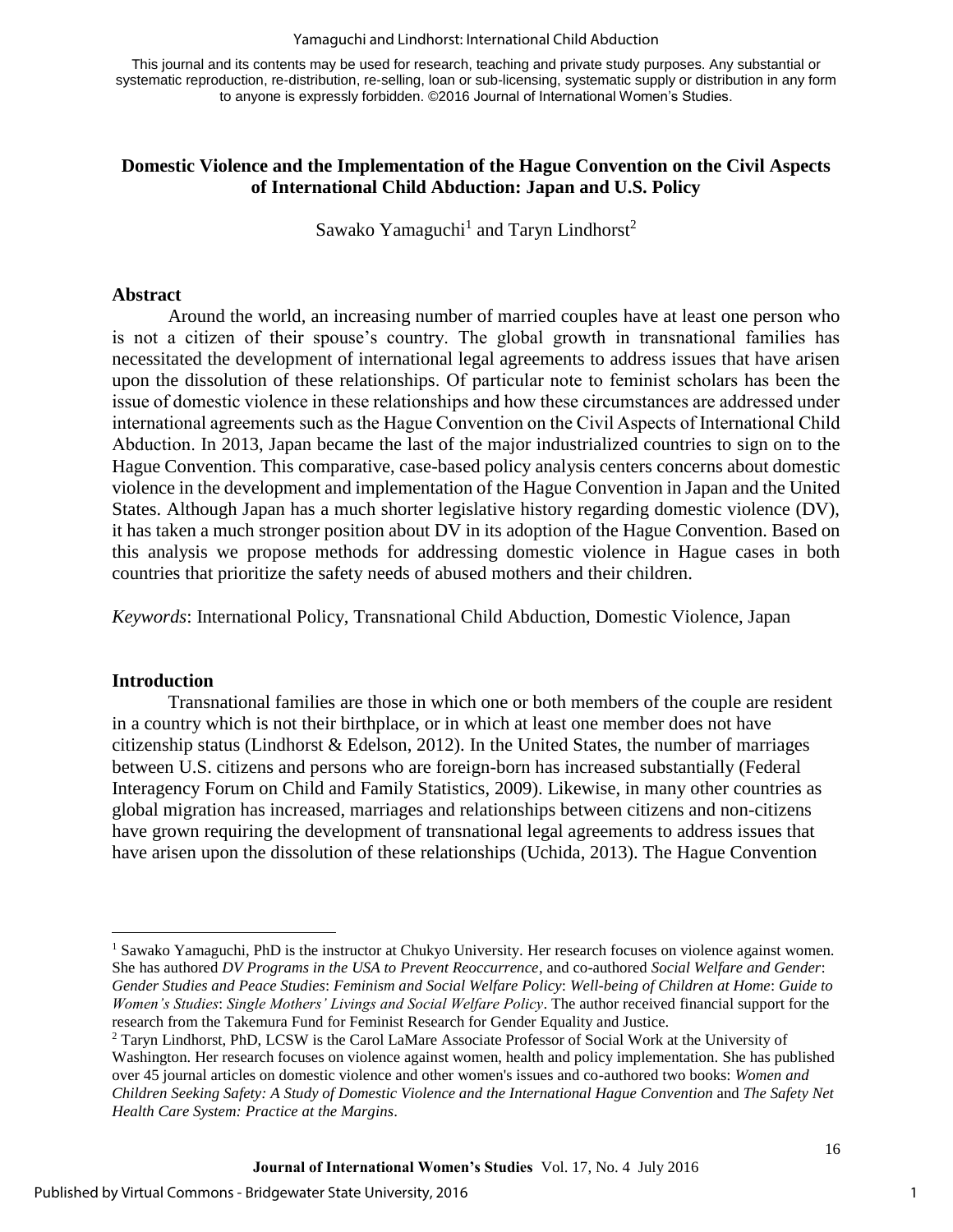on the Civil Aspects of International Child Abduction (hereafter, the Hague Convention) is one such international treaty.<sup>3</sup>

No one enters into a marriage or relationship with the expectation that they will become a victim of spousal abuse; however, in some transnational families, partners are perpetrating abuse against their spouse and possibly their children. Women facing abuse from a partner often turn first to family members and friends for emotional and practical assistance in coping with the abuse. When seeking out family support means leaving one nation for another, international treaties such as the Hague Convention may be invoked. Under the Hague Convention, a battered woman who has fled across international borders can be held responsible for unlawfully removing her children, and the children can be returned to the left-behind parent in the other country, creating a legal quandary for women trying to protect themselves and their children from danger.

In 2013, the Japanese Diet (equivalent to the U.S. Congress) agreed to become a signatory to the Hague Convention and entered negotiations with the United States to become a treaty partner. Japan has one of the highest rates of open child abduction cases among the countries the U.S. tracks, with more than 100 children known to have been abducted to or retained in Japan without the permission of both parents (Bond, 2009).

The purpose of this article is to use a case-based approach (Gerring, 2004) to compare how concerns about domestic violence (DV) were addressed in the development and implementation of the Hague Convention in the U.S. and Japan. The field of comparative policy analysis is most frequently approached in a gender-neutral fashion that ignores the ways in which policy has differential effects for women (Kenney, 2003; Mazur, 2009; McPhail, 2003). This study draws on feminist standpoint theories (Hartsock, 2004; Smith, 1987), feminist policy analysis strategies (Marshall, 1999; McPhail, 2003) and discourse tracing methods (LeGreco & Tracy, 2009) to answer the research question of why Japan was more successful than the U.S. in including domestic violence in its adoption of the Hague Convention. Using primary source materials from the Japanese government and press,<sup>4</sup> texts of relevant laws from both countries, and U.S. and European research on the Hague Convention, we argue that Japan's approach to implementation has been more aware of the issue of DV, despite its shorter policy history in addressing these issues internally. To situate this analysis, we start with a brief description of the Hague Convention and current scholarship on the issue of domestic violence in transnational relationships. We then compare the context of domestic violence in Japan and U.S., describe the Hague Convention ratification process in Japan, and provide a comparison of the implementing legislation in each country regarding its recognition of domestic violence. We use this information to theorize about reasons for policy differences in the Hague Convention process between the U.S. and Japan. We end with a discussion of how this information can be used to craft policies and practices related to the implementation of the Hague Convention in both countries that acknowledge and respond to the safety needs of abused mothers and their children.

 $\overline{a}$ 

2

<sup>&</sup>lt;sup>3</sup> The Hague Convention was ratified in 1980 and came into effect in 1983. The Convention has now been adopted by 90 states out of 195 states all over the world, the majority of which are European, North American and Latin American countries. See Lindhorst & Edleson (2012) for a review of the Hague Convention origin.

<sup>4</sup> All translations of Japanese materials were undertaken by the first author, or were obtained as official translations from Japanese to English from official Japanese governmental sources.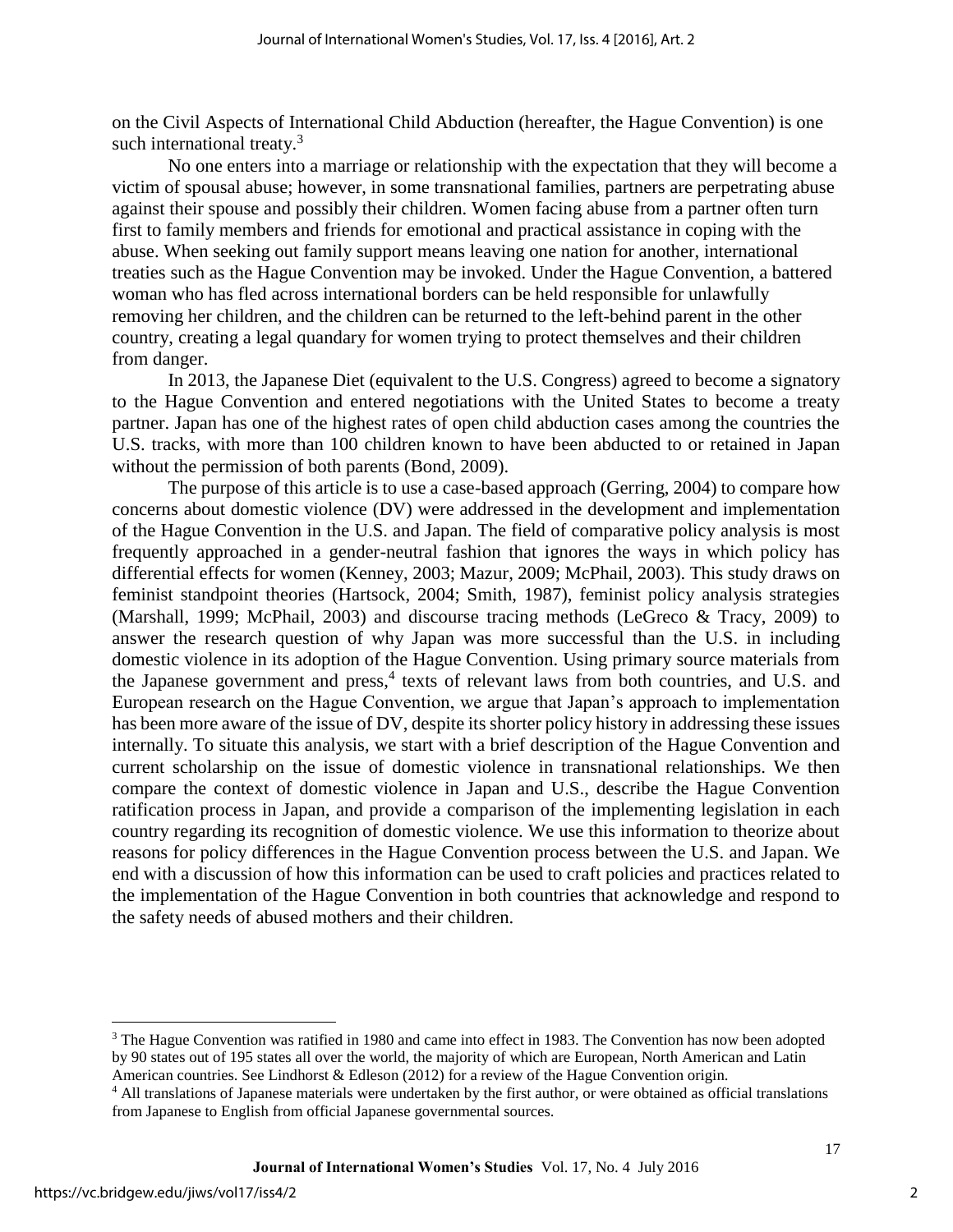## **The Hague Convention and Recognition of Domestic Violence**

In 1983, under the auspices of the Hague Conference on Private International Law, over 30 countries ratified the Hague Convention (Lindhorst & Edleson, 2012). The Hague Convention was designed to protect children under the age of 16 from the harmful effects of having one parent unilaterally decide to leave a country in which the child lived, without the permission of another parent, and in violation of the custody rights of the left-behind parent (Hague Conference on Private International Law, 2013). The treaty guarantees the prompt return of children who have been illegally removed to or retained in another country from their country of habitual residence<sup>5</sup> (Beaumont & McEleavy, 1999; Garbolino, 2000; Weiner, 2000).

A parent who is the subject of a Hague petition may mount a defense against the return of the child by proving to the court that 1) the child will face a "grave risk" of physical or psychological harm if returned, 2) the other parent consented to the removal of the child, 3) if more than a year has gone by between the time the child was taken from the other country and the Hague petition was filed, 4) the child is of sufficient emotional maturity and raises objections to being returned and 5) the child would face the possible violation of his/her human rights as a result of the situation in the other country (see Articles  $8 - 20$  of the Hague Convention, Hague Conference on Private International Law, 2013). In practice, article 13(b), the "grave risk" exception, has been most frequently invoked by parents in cases where domestic violence was found by the courts and who are trying to prevent the return of their children to an abusive spouse (Hilton, 1997; Vesneski, Lindhorst & Edleson, 2011).

In the initial development of the treaty, the negotiators thought the Hague Convention would primarily apply to non-custodial parents (usually fathers) who had abducted their children (Weiner, 2000). Studies in the past decade have shown that, contrary to the founders' beliefs, the majority of people who have been subject to petitions under the Hague Convention have been women who have taken their children from one country to another and who are the primary custodians of their children (Lowe, 2007; Lowe, 2011). Unfortunately, it is unknown what proportion of these situations includes domestic violence. The focus of the Hague Convention is on the child, and the treaty does not expressly recognize domestic violence against a spouse as a factor in child abductions,<sup>6</sup> despite research evidence that domestic violence is frequently a rationale underlying child abduction (Chiancone, Girdner & Hoff, 2001; Greif & Hegar, 1993; Johnston, Sagatun-Edwards, Blomquist & Girdner, 2001). Domestic violence is not mentioned in the Convention, and none of the exceptions to return, including the grave risk standard; explicitly mention domestic violence as a reason to consider when making a decision about whether the child should be returned to the country of habitual residence. Courts around the world have had little guidance on how to address adult-to-adult domestic violence in making decisions about child residence.

Recent scholarship has investigated the role played by domestic violence in decisions of mothers to leave one country for another (Lindhorst & Edleson, 2012; Shetty & Edleson, 2005;

 $\overline{\phantom{a}}$ 

 $<sup>5</sup>$  Habitual residence is an ill-defined concept legally. Usually, it means where the child was most recently residing,</sup> if there is an indication by the parents that they undertook the residence with a "settled purpose" in mind (i.e., the child was enrolled in school in the habitual residence, parents sold all their possessions in a previous country, etc.). See Lindhorst & Edleson (2012) for a discussion of habitual residence.

<sup>&</sup>lt;sup>6</sup> Although domestic violence was not explicitly mentioned in the Convention, discussions during the drafting of the Convention did recognize that children may be taken out of a country for reasons related to domestic violence (Weiner, 2000). However, these discussions were not necessarily available to U.S. judges, particularly those in state family court systems, so these framing concerns have not been central to the implementation of the treaty in the United States.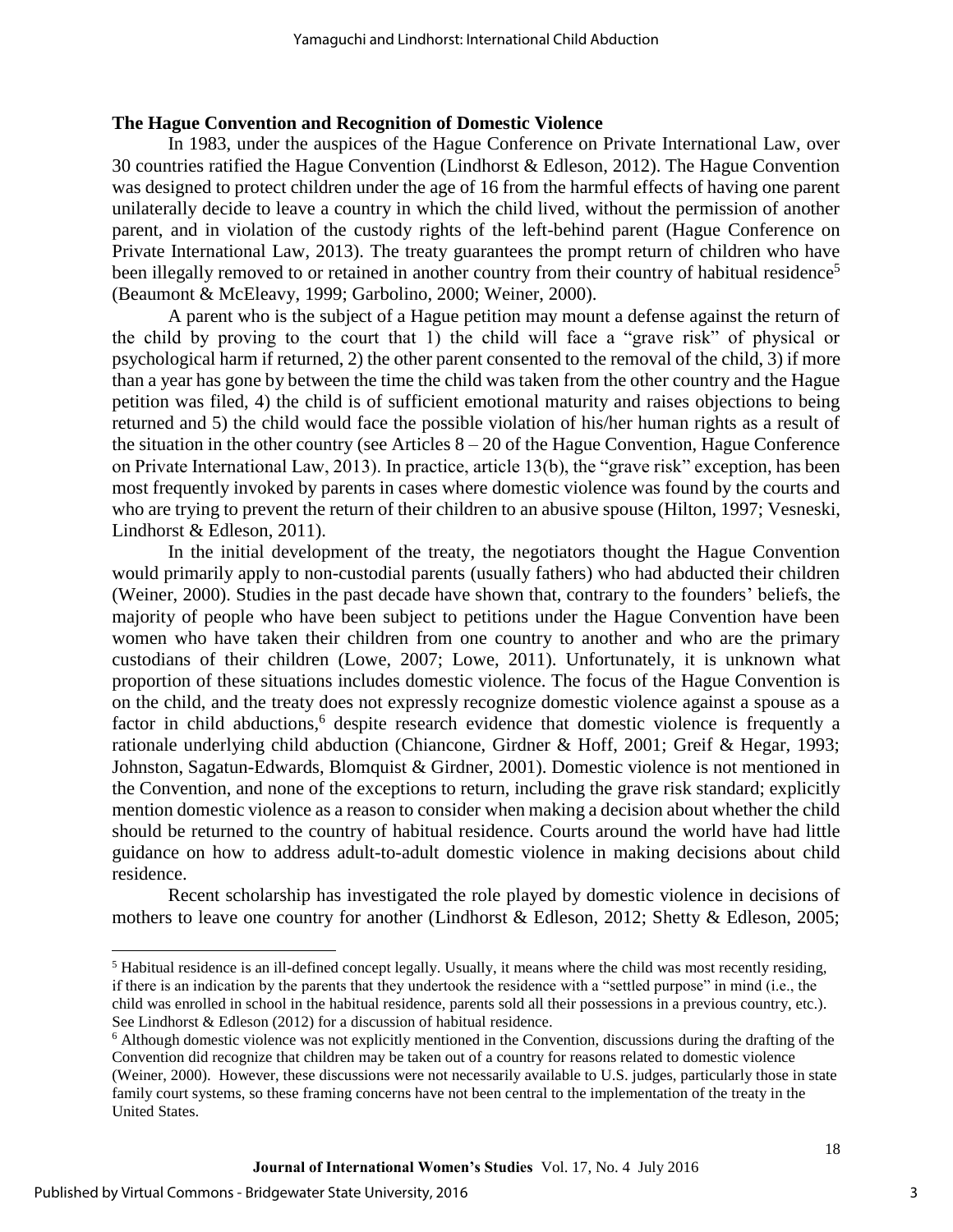Vesneski, Lindhorst & Edleson, 2011). Case studies of women who were petitioned under the Hague Convention in U.S. courts and who experienced domestic violence showed that the majority of children were returned to the country from which the woman fled (Lindhorst & Edleson, 2012; Vesneski, Lindhorst & Edleson, 2011). In those cases where a mother was able to show that the father had physically harmed a child, women and children were allowed to stay in the U.S. In those cases where the father's violence had been directed only at the mother (even when children witnessed the abuse), judges usually returned children to their fathers in the other country (Lindhorst & Edleson, 2012). These cases show that women may be faced with the choice of fleeing an abusive spouse in an attempt to protect her own and her children's lives, health and well being or staying in a physically dangerous situation. When leaving includes crossing a national border, the Hague Convention may become a legal option for the abusive spouse to use to continue to exert control over the victim.

## **Comparison of DV Incidence and Laws in the U.S. and Japan**

According to epidemiological surveys, rates of domestic violence in the U.S. and Japan are similar. In Japan, the major epidemiological survey on domestic violence was the Study of Violence between Men and Women conducted by the Gender Equality Bureau, a division of the Cabinet Office (Gender Equality Bureau, 2012). Three questions ([1] Have you experienced hitting, kicking, throwing things, or pushing from your spouse? [2] Have you experienced offensive language such as maligning your personality, having your social relationships monitored, or being threatened with harm to you or your family members? [3] Have you experienced forced sexual intercourse from your spouse?) were used to assess physical, psychological and sexual victimization. One quarter of Japanese women have experienced physical violence (25.9%), 17.8% psychological violence and 14.1% sexual violence. Overall, one third (32.9 %) of Japanese women have experienced at least one form of spousal violence. In the most recent survey by the Centers for Disease Control, the National Intimate Partner and Sexual Violence Survey (Black et al., 2011), 24.3% of women report physical violence from a spouse, 9.4% were raped and 10.7% were stalked (a form of psychological violence). In the United States, 35.6% of women experienced at least one form of spousal violence. These rates show that roughly equivalent numbers of women in both countries experience some form of domestic violence.

| Characteristic      | Japan                                   | <b>United States</b>                    |
|---------------------|-----------------------------------------|-----------------------------------------|
| Title               | Act for the Prevention of Spousal       | Title IV – Violence against Women       |
|                     | Violence and the Protection of          | Act (of the Violent Crime Control       |
|                     | Victims (Act. No. 31 of 2001)           | and Enforcement Act of 1994)            |
| <b>Year Enacted</b> | 2001 (reauthorized 2004, 2007,<br>2013) | 1994 (reauthorized 2000, 2005,<br>2013) |
| Definition of       | "Spousal violence" – bodily harm        | "Domestic violence" includes            |
| Domestic            | of one spouse (illegal attacks)         | felony or misdemeanor crimes of         |
| Violence            | threatening the other's life or body)   | violence committed by a current or      |
|                     | or the words and deeds of one           | former spouse of the victim.            |
|                     | spouse that cause equivalent            |                                         |

|  |  |  |  | Table 1. Comparison of Japan and U.S. Laws on Violence against Women |  |
|--|--|--|--|----------------------------------------------------------------------|--|
|--|--|--|--|----------------------------------------------------------------------|--|

4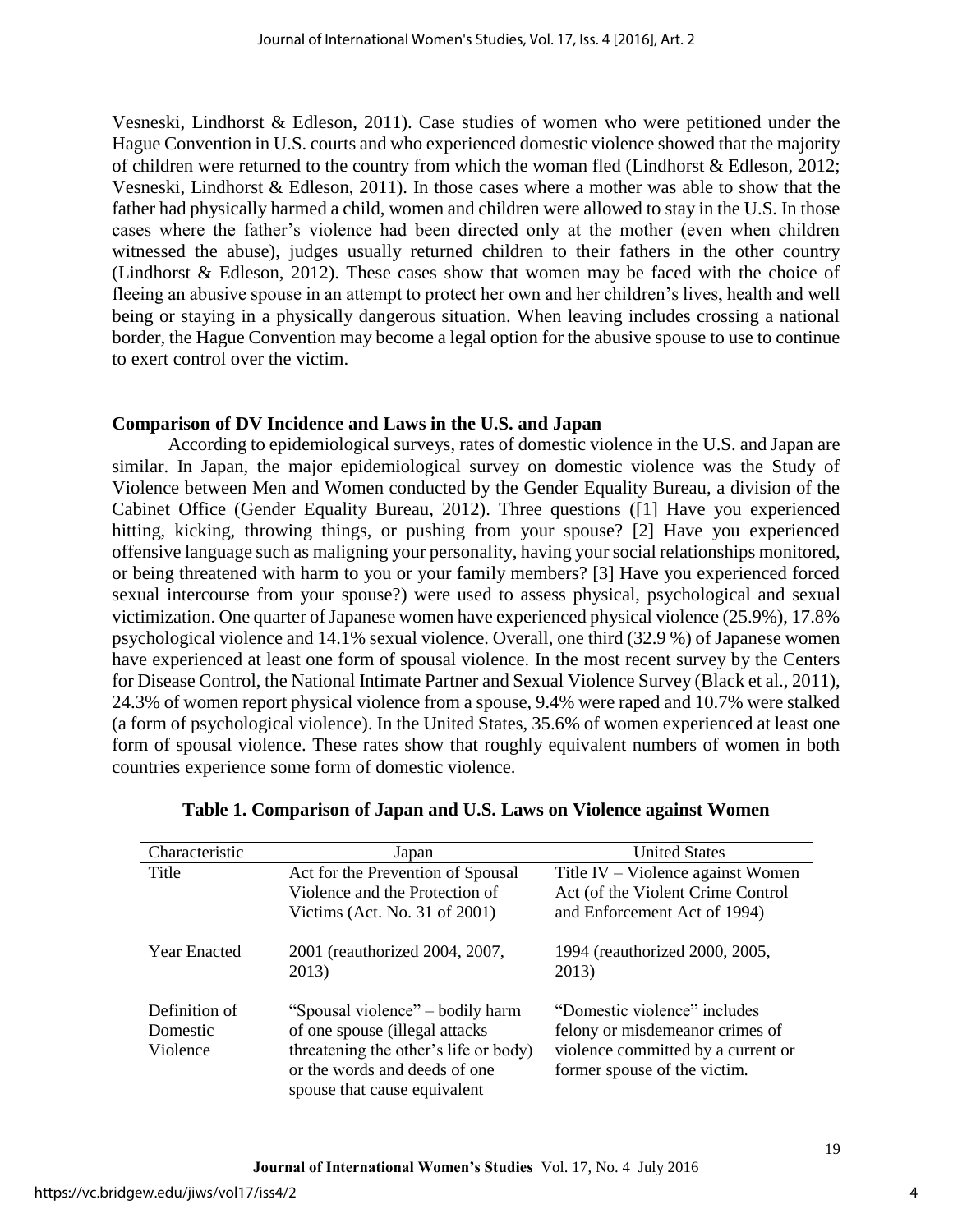|                                          | psychological or physical harm to<br>the other $(p, 3)$ .                                                                                                                                                                                                  |                                                                                                                                                                                                            |
|------------------------------------------|------------------------------------------------------------------------------------------------------------------------------------------------------------------------------------------------------------------------------------------------------------|------------------------------------------------------------------------------------------------------------------------------------------------------------------------------------------------------------|
| Definition of<br>Spouse                  | De facto state of marriage, even if it<br>has not been legally registered. Also<br>includes those that have cohabited<br>together, or those who are divorced<br>after being in a de facto state of<br>marriage, even if it were not legally<br>registered. | Spouse or intimate partner includes<br>spouse, a former spouse, a person<br>who shares a child in common with<br>the abuser, and a person who<br>cohabits or has cohabited with the<br>abuser as a spouse. |
| <b>Protection Orders</b>                 | Obliges the spouse to refrain from<br>approaching the victim at the<br>victim's home for 6 months, and to<br>leave the domicile for 2 months.                                                                                                              | Provides for interstate enforcement<br>of protection orders, duration of<br>which is determined by individual<br>courts.                                                                                   |
| Domestic<br>Violence Support<br>Services | <b>Creates Spousal Violence</b><br><b>Counseling and Support Centers</b><br>within Women's Consulting Offices<br>in each prefecture.                                                                                                                       | Provides for funding for domestic<br>violence shelters in each state,<br>distributed through grants to each<br>state.                                                                                      |

In recognition of domestic violence, both countries have enacted laws that define DV, fund supportive services and provide legal remedies to victims. Table 1 provides a brief overview of the major legislation on domestic violence in the two countries – in Japan, the Act for the Prevention of Spousal Violence (APSV), and in the United States, the Violence against Women Act (VAWA). In both laws, domestic violence is defined as violence from a spouse to whom the victim is currently married, was married to but has now divorced, or with whom the victim cohabited. The U.S. law specifies that domestic violence is a felony or misdemeanor crime as demonstrated by physical injury or sexual abuse. In contrast, the law in Japan defines domestic violence more broadly, encompassing both physical acts of bodily harm, but also "words and deeds … that cause equivalent psychological or physical harm" (APSV, 2001, p. 3). Both countries provide for funding of supportive services and emergency shelters to victims of domestic violence. In Japan, the emergency shelter system was incorporated into Women's Counseling Centers, which had been set up in each prefecture (equivalent to a state in the U.S.) based on Anti-Prostitution Act enacted in 1956 to address prostitution (Yamaguchi, 2011). In addition to these public agencies, DV victims' services are also provided by private agencies run by domestic violence advocates.

The APSV created the protection order system in Japan. Japanese protection orders can be issued for the DV victim, the victim's children, relatives, or persons who have close relationships to the victim. Violation of a protection order is punishable by imprisonment for not more than one year or a fine of not more than 1,000,000 yen (approximately US \$8,840.00) (APSV, 2007). In 2012, Japanese courts issued 2,482 protection orders in 78.7% of requests (Gender Equality Bureau Cabinet Office, 2013) for a population-adjusted rate of 1.94 protection orders per 100,000 people. In comparison, U.S. courts issued an estimated 1.7 million protection orders in 2008 (Communicating with prisoners, 2016), for a population-adjusted rate of 559.03 protection orders per 100,000 people.

While rates of DV are similar across the two countries, Japan has been slower to develop policy responses to the problem than the U.S. The major legal protection device for victims of DV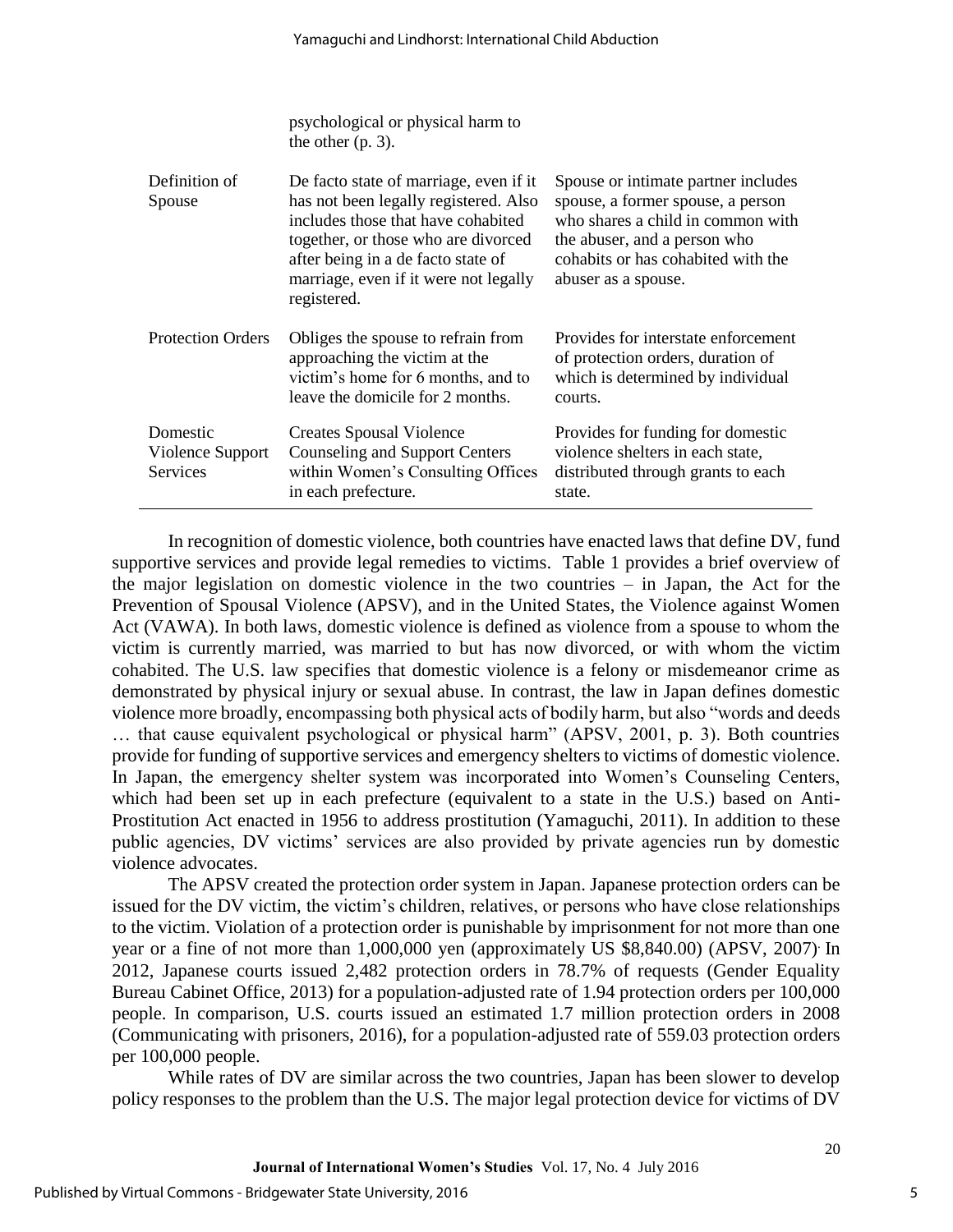(protection orders) is seriously underutilized in Japan in comparison to the U.S. These findings suggest that DV may be a more stigmatized issue in Japan than in the U.S.

#### **Ratification of the Hague Convention in Japan**

 The contrast in the timing of the adoption of a policy response to child abduction is even more dramatic between the two countries. The United States entered into the Hague Convention in July 1988 through the passage of the International Child Abduction and Remedies Act ([ICARA] 42 U.S.C.A. § 11603). The U.S. was one of the earliest to ratify the treaty in the 1980s. The basic concept of the Hague Convention was very similar to already existing U.S. domestic acts regarding child custody and parental abduction, namely the Uniform Child Custody and Jurisdiction Act and Parental Kidnapping Prevention Act.

At the turn of the century, Japan was the only  $G-8$  country<sup>7</sup> that had not ratified the Hague Convention (Bond, 2009). Despite repeated exhortations, particularly from the U.S., the United Kingdom, Canada and France to adopt the Convention, Japan was slow to do so (Boykin, 2012; Kachi, 2013). Japanese legislators from the long-ruling Liberal Democratic Party (LDP) had reservations about a treaty, which had a substantially different view of child custody after divorce than was traditional in Japanese society. Japanese civil code stipulated single, not joint, custody, and this custody was almost always awarded to the mother, so Japanese mothers were customarily empowered to make decisions about their children without having the input of the father, including decisions to relocate to another country (Jones, 2013).

 In 2009, after more than 50 years in power, the LDP was replaced by the Democratic Party of Japan (DPJ) which had a much more favorable view towards the Hague Convention. The new government convened a series of meetings about the Hague Convention and announced in 2011 plans to put forward legislation to the Japanese Diet to proceed towards accession to the treaty (Handa, 2013). Despite a change in the ruling party in 2012, progress towards adopting the Hague Convention continued, in part because of Japan's desire to repair diplomatic ties with the U.S. after the breakdown of talks on relocating the U.S. Marine base at Futenma and the Trans-Pacific Strategic Economic Partnership Agreement ("Prime Minister In Hurry…", 2013). Both houses of the Japanese Diet passed the enabling legislation for joining the Hague Convention in 2013 with implementation to begin in April 2014.

 As the Diet was hearing testimony on the Hague Convention, the Japanese press presented several stories of Japanese mothers who had returned to Japan from the U.S. after their marriages deteriorated. The most famous case was that of Christopher Savoie and his wife Noriko. She returned to her family in Japan with her two children after her marriage to Savoie ended. While living in Japan, Noriko asked Savoie for divorce, but he convinced her to move with him to the US, ostensibly to try and repair the marriage. However, Savoie quickly divorced Noriko in the U.S., married another woman soon after, and received joint custody in Tennessee. The William County Court in Tennessee required Noriko to maintain Tennessee residency per the joint custody agreement. In a state of linguistic, economic and social isolation, Noriko decided to return to Japan with her two children without permission of her ex-husband or the U.S. court. Savoie traveled to Japan in an effort to reclaim his children, but Japanese officials arrested him on the charge of abduction of minors and the children were returned to their mother, where they still remain. After

 $\overline{\phantom{a}}$ 

6

 $^7$  The G-8 refers to the eight most highly industrialized countries in the world – Canada, France, Germany, Italy, Japan, Russia, United Kingdom and United States. Russia was suspended from membership because of aggression in Ukraine in 2014 after the proceedings we reference here.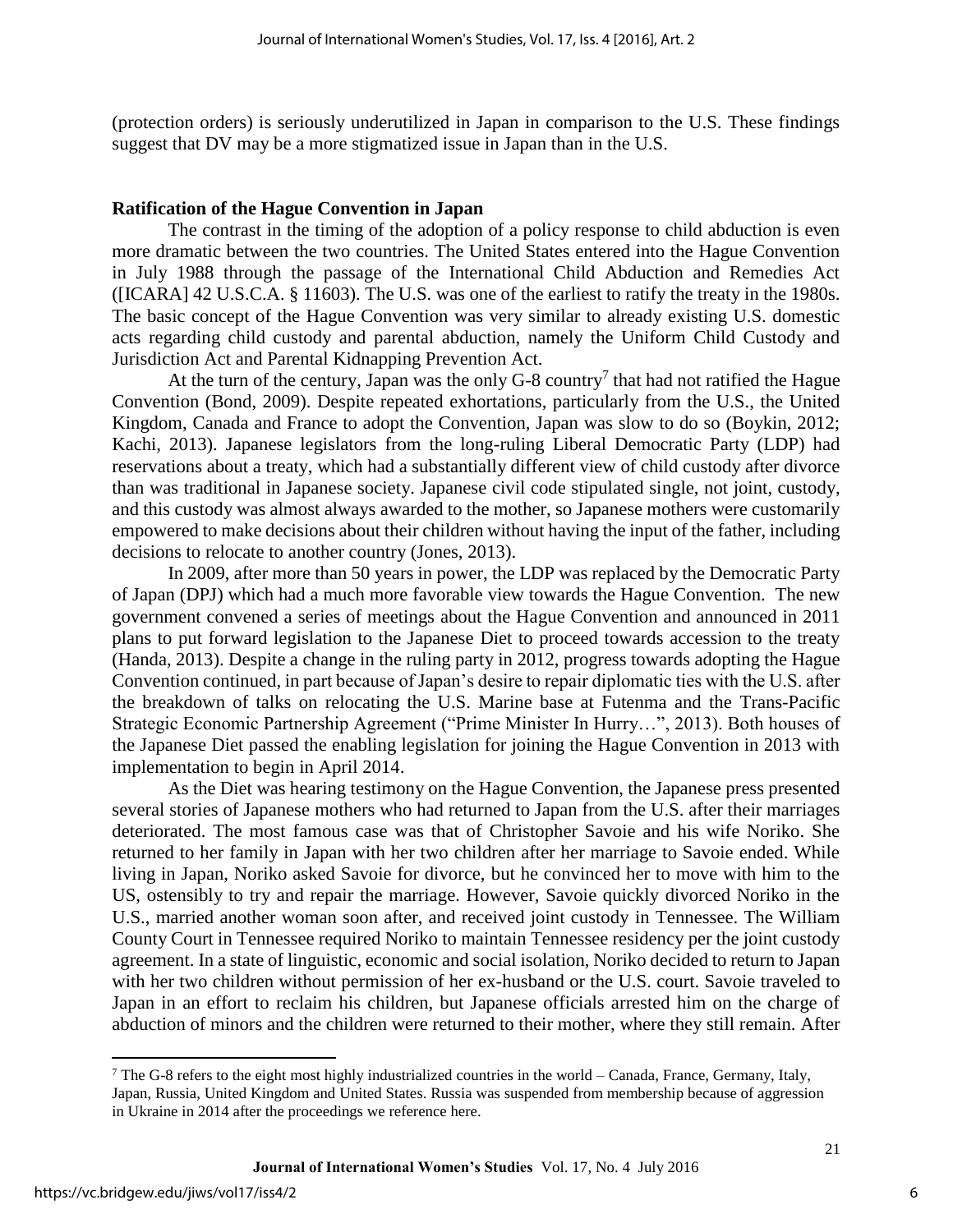Savoie was released, he sued his ex-wife in the county court in Tennessee for time lost not being able to see his children, and the judge awarded US \$6,100,000 in damages (Boykin, 2012; "Chris Savoie Wins…", 2011; "Court Rejects Suit by Tennessee…", 2012; "Dissolution of International Marriage…", 2011; "Going Home Kidnapping 100 Children…", 2009; "Sympathizing with Noriko Savoie", 2009). Another woman, Hiroko (fictious name) told reporters that her ex-husband physically abused both her and her small son. Despite these allegations, she lost custody of her son in the US and returned with him to Japan to prevent her ex-husband from having custody ("How Do They Judge Custody…" 2011).

During public hearings on the Convention, Japanese domestic violence advocates repeatedly testified as to their concerns about domestic violence experienced by Japanese women married to non-Japanese nationals. Transnational marriages in Japan have grown in frequency, but clear gender differences exist: non-Japanese husbands are citizens of countries, which are state members of the Hague Convention; however, non-Japanese wives are primarily from countries that have not adopted the Hague Convention. Therefore, the majority of Hague Convention cases brought in Japan involve a Japanese mother returning to Japan with her child(ren).

The advocacy group Ijuren (an abbreviation of *Ijurodoshato rentaisuru zenkoku nettowaku,* originally a support group for immigrants which also includes many DV shelter personnel) testified about their experiences working with women who had fled other countries because of the DV they experienced. They noted that most women who crossed international borders with their children were DV victims and their children were victims of child abuse. An attorney who submitted an article to the Ijuren journal, *Migrants Network* noted that most of his clients fleeing from overseas countries with their children were DV victims (Ijuren, 2013). Research conducted by the Japanese Bar Association on child abduction showed that domestic violence is the most cited reason for parents to return to Japan (Japan Federation of Bar Associations, 2011). Ijuren raised concerns that ratification of the Hague Convention might subvert the interests of children and mothers who had experienced DV. In cooperation with other women's groups, Zenkoku Sheruta Netto (the national DV shelter network) and concerned attorneys, Ijuren submitted testimony to each political party, and to the Committees on Judicial Affairs of both the House of Representatives and the House of Councilors (Ijuren. 2013). These concerns resulted in public pressure on the Diet to protect Japanese women who were victims of DV if the Hague Convention were ratified.

Japanese domestic violence advocate Keiko Otsu (a member of both Ijuren and Zenkoku Sheruta Netto) was asked to give testimony to the House of Representative Committee on Judicial Affairs. She noted that there were only four shelters in the United States that had outreach to and services for Japanese women (based on information from United States Department of State, 2012). The scarcity of culturally proficient DV services in the U.S. was provided as evidence that Japanese women would not be able to access the help and resources they would need to ensure their safety in the U.S. She suggested the following points for consideration in Japan's implementing legislation: (1) The central authority should not provide the location of respondents (mothers) who are victims of DV, particularly those in DV shelters in Japan; (2) In cases where there is either child abuse or DV, the judge should not return the child(ren) to the habitual residence; (3) Japanese embassies in other countries should establish support systems for DV victims; (4) the government should provide legal assistance to DV victims after returning for at least three years; (5) the government should research the condition of children who were returned to a habitual residence other than Japan(House of Representative Minutes, 2013). To date, Japan has funded programs in Washington D.C., New York, Boston, Los Angeles, Seattle and Honolulu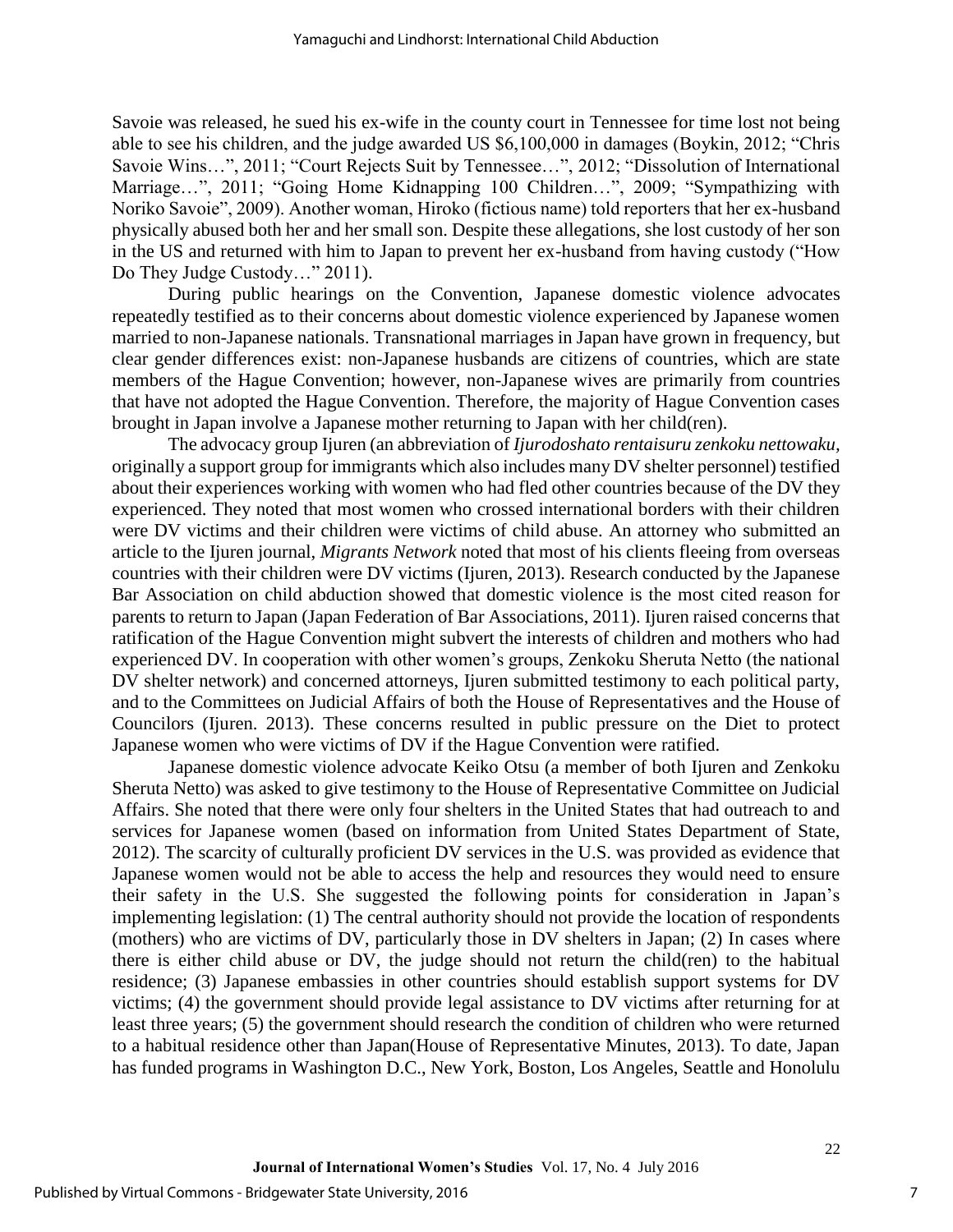(Ministry of Foreign Affairs, 2014), to provide support to Japanese women experiencing domestic violence in the United States.

Japanese joint custody advocacy groups (often known as fathers' rights groups in the U.S.) also influenced the debate on the Hague Convention. Historically in Japan, child custody has been awarded to the mother based on traditional beliefs about the role of mothers in child rearing (Kawashima, 2010). Starting in 2000, a movement began in Japan to advocate for joint custody for both parents. In 2008, this movement established a national group. They regarded the ratification of the Hague Convention as an opportunity to promote their joint custody goals since the Convention also included language about rights of access to child visitation that the group saw as similar to their aims. Unfortunately, some joint custody advocacy groups have minimized DV, asserting that the definition of DV is interpreted too broadly, that DV is often made up by mothers, that local governments and police favor DV victims and that DV perpetrators should still have the chance to see their children (Joint Custody Advocacy Groups Network, 2010-2013).

DV advocates were partly successful in persuading the Japanese Diet to include language in the enabling legislation that acknowledged domestic violence as a concern that would have to be addressed in Hague Convention hearings. The Draft Preliminary Plan for the Hague Implementation Act in May 2011 stated that DV should be grounds for not returning the child (Vice Ministers Conference, 2011). The Interim Report for the Hague Implementation Act issued in September 2011 suggested that either DV should be grounds for not returning the child to the habitual residence or that DV should be one of the matters considered before a judgment is made about returning the child (Ministry of Justice, 2011a). However, the embassies of the US, UK, France, Canada, Australia and New Zealand publicly protested the Japanese Implementation Act, advocating for more narrowly construed exceptions to return of the child that did not prioritize DV as a reason to deny return (Ministry of Justice, 2011b). The final act passed in 2013 included DV as one of the matters to be considered when deciding whether to return a child to the habitual residence (Act for Implementation of the Convention on the Civil Aspects of International Child Abduction, 2013).

## **Implementation of the Hague Convention in the U.S. and Japan**

Table 2 summarizes and compares the Hague Convention implementation laws in Japan and the United States. Several significant differences exist between the Japanese and American approaches to the Hague Convention. Most notably, the U.S. allows Hague Convention cases to be heard in any state or federal court in the country. Japan elected to centralize hearing of these cases into two courts in Tokyo and Osaka. The differences in these approaches means that a smaller group of attorneys and judges in Japan will be able to specialize in Hague Convention case law, whereas in the United States, the dispersion of responsibility for these cases has meant that judges and attorneys have little training or practice in this area of the law (Lindhorst & Edleson, 2012).

| Aspect    | Japan                                                                                                | <b>United States</b>                          |
|-----------|------------------------------------------------------------------------------------------------------|-----------------------------------------------|
| Law Title | Act for Implementation of the Convention<br>on the Civil Aspects of International<br>Child Abduction | International Child Abduction<br>Remedies Act |

## **Table 2. Comparison of Hague Convention Implementation in the United State and Japan**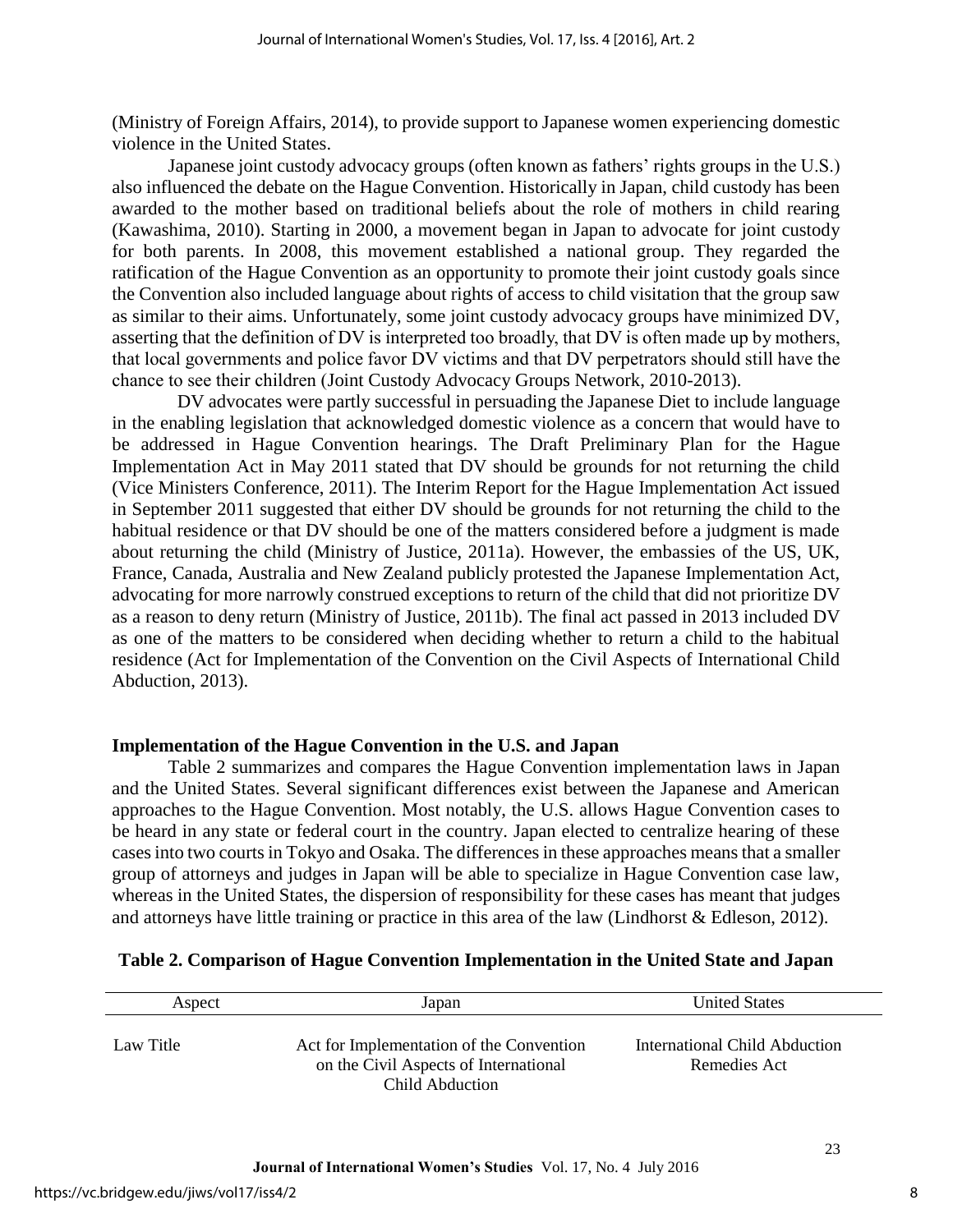| <b>Implementation Date</b>              | April 1, 2014                                                                                                                                                                                                                                                                                      | July 1, 1988                                                                                                                                                                                                            |
|-----------------------------------------|----------------------------------------------------------------------------------------------------------------------------------------------------------------------------------------------------------------------------------------------------------------------------------------------------|-------------------------------------------------------------------------------------------------------------------------------------------------------------------------------------------------------------------------|
| <b>Central Authority</b>                | Ministry of Foreign Affairs                                                                                                                                                                                                                                                                        | U.S. Department of State, Office of<br>Children's Services                                                                                                                                                              |
| <b>Courts Hearing Cases</b>             | Tokyo Family Court,<br><b>Osaka Family Court</b>                                                                                                                                                                                                                                                   | Any State or Federal court<br>$(n \approx 40,000)$                                                                                                                                                                      |
| Fees                                    | With regard to procedural costs, the<br>parties shall bear their own costs. Costs<br>such as examination of the facts,<br>examination of evidence, summons and<br>notification may be lent by the national<br>treasury.                                                                            | If petitioner's case is upheld,<br>respondent is responsible for all court<br>costs, legal fees, transportation and<br>childcare costs.<br>If respondent is successful, each party<br>is responsible for their own fees |
| Acknowledgement of<br>Domestic Violence | Courts must assess "whether or not there<br>is a risk that the respondent would be<br>subject to violence, etc. by the petitioner<br>in such a manner as to cause<br>psychological harm to the child, if the<br>respondent and the child entered the state<br>of habitual residence." <sup>a</sup> | None                                                                                                                                                                                                                    |

Allocation of legal fees also differs between the two countries. Japan stipulates equal payment with regard to procedural costs, while the U.S. makes a respondent (usually the mother) responsible for all court costs if a petitioner's case is upheld. Mothers fled from an abusive spouse, might be forced to cover the fees of both of parties as well as being separated from their child(ren) if they lose their case.

The most significant difference between the two policies is in the recognition of domestic violence. Japan's Hague Convention implementation law states that domestic violence must be evaluated both as a form of child abuse and as a potential risk to the respondent of the Hague petition. In contrast, the International Child Abduction Remedies Act (ICARA), the U.S. Hague Convention implementing legislation, does not address domestic violence at all so respondents in the U.S. have generally been unsuccessful in having DV recognized as a reason to deny the return of their children to an abusive spouse (Vesneski, Lindhorst & Edleson, (2011). As a result, the U.S. law is more likely to ignore the legitimate safety risks to the child and the mother caused by returning them to their legally determined habitual residence.

## **Conclusion**

The U.S. and Japan are both modern, industrialized countries in which women experience roughly similar rates of DV. Although the U.S. has a longer history of legal responses to DV through internal laws (VAWA - 1994) than Japan (APSV – 2001), and a much more robust protection order effort, when it comes to integrating awareness of DV into international child custody concerns, Japan has clearly outpaced the U.S. These differences in integrating DV into the Hague Convention implementation might stem from three factors. First, the two countries have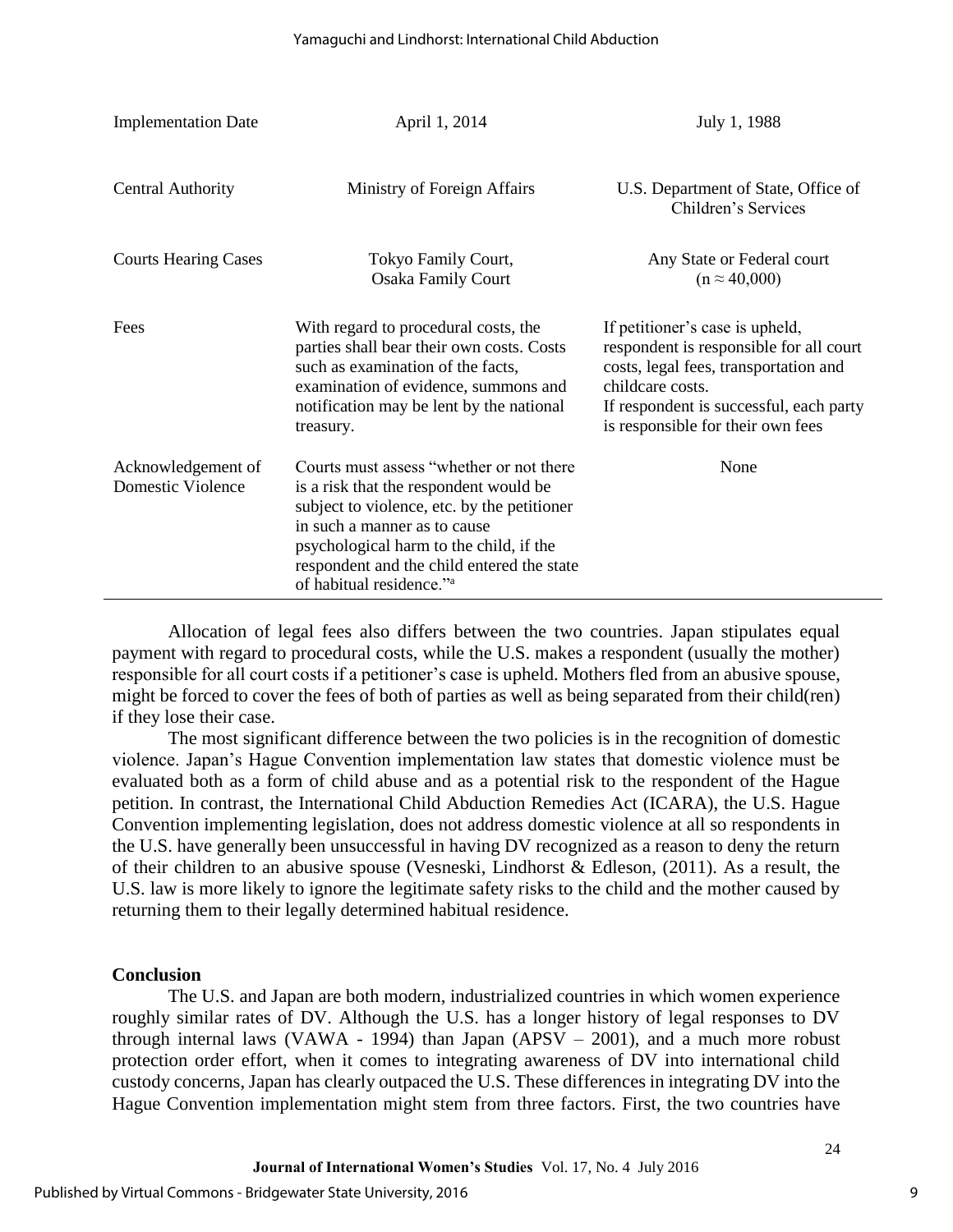adopted legislation on markedly different timelines. In the U.S., the Hague Convention was ratified a decade before VAWAwhen little research was yet available on the dynamics of domestic violence and its effects on children. In the past 30 years, scholars have demonstrated that child abuse occurs in around half of all families where domestic violence happens (Edleson, 1999) and, children experience serious physical, psychological and social consequences in both the near and long-term through their exposure to violence in the household (Graham-Bermann & Edleson, 2001; Margolin & Gordis, 2004). Japan, on the other hand, adopted legislation recognizing DV prior to its ratification of the Hague Convention and was able to use research on DV in its own countries and abroad to inform the Hague Convention development process. This difference in timing of national DV laws and the nature of the information available in each country as they debated the Hague Convention may be a primary source of the differences in how DV was integrated into each country's adoption of the Convention.

Second, Japan's definition of DV is more far-reaching than that of the U.S., which has primarily relied on underlying criminal codes regarding assault for the structure of its policy response. The Japanese definition of DV includes psychological abuse, which has long been acknowledged as one of the primary methods violent spouses use to control their partners (Smith, Smith & Earl, 1999). This more holistic understanding of domestic violence facilitated recognition in Japan of the deeper dynamics happening in families in which mothers choose to flee to another country for their own and their children's safety, leading to more emphasis being placed on the safety of parent and child than has been true in U.S. Hague Convention policy.

Finally, structural choices Japan has made in terms of how it will process Hague Convention cases has meant that women's groups focused on domestic advocacy have been able to influence the policy adoption process more directly than has been true in the U.S. Japan has elected to centralize and specialize its court sytem for Hague cases into two jurisdictions in Tokyo and Osaka, while Hague cases are heard in any federal, state or county-level court that the petitioner chooses in the U.S. This dispersion of cases in the U.S. has meant that advocacy efforts have to be undertaken at multiple legislative and legal levels simultaneously while in Japan, advocates have been able to focus at the national level to successfully advocate for DV-informed Hague Convention policy.

In moving forward in Japan and the U.S. (and other countries grappling with the Hague Convention and domestic violence), it will continue to be important to reduce the core policy ambiguities that remain in Hague Convention cases, namely how to balance the interests of the child for safety and connection to parents, how to ensure that victims of domestic violence are not further penalized in their efforts to ensure their own and their children's safety, and how to respect differences in judicial authority and cultural beliefs between countries faced with these complex child residency and custody concerns. If domestic violence is not taken into account when Hague Convention petitions are filed, children who are the supposed beneficiaries of the treaty may end up being victimized by the policy instead of helped by it.

#### **Limitations**

This study presents the only known comparative policy analysis of the processes of adoption and implementation of the Hague Convention between the U.S. and Japan. The use of primary source material from Japan is a strength of this analysis, but given the reality that there are not official translations for many of the documents used, one drawback is our reliance on the first author's translation of these texts which may have included potential errors. We have relied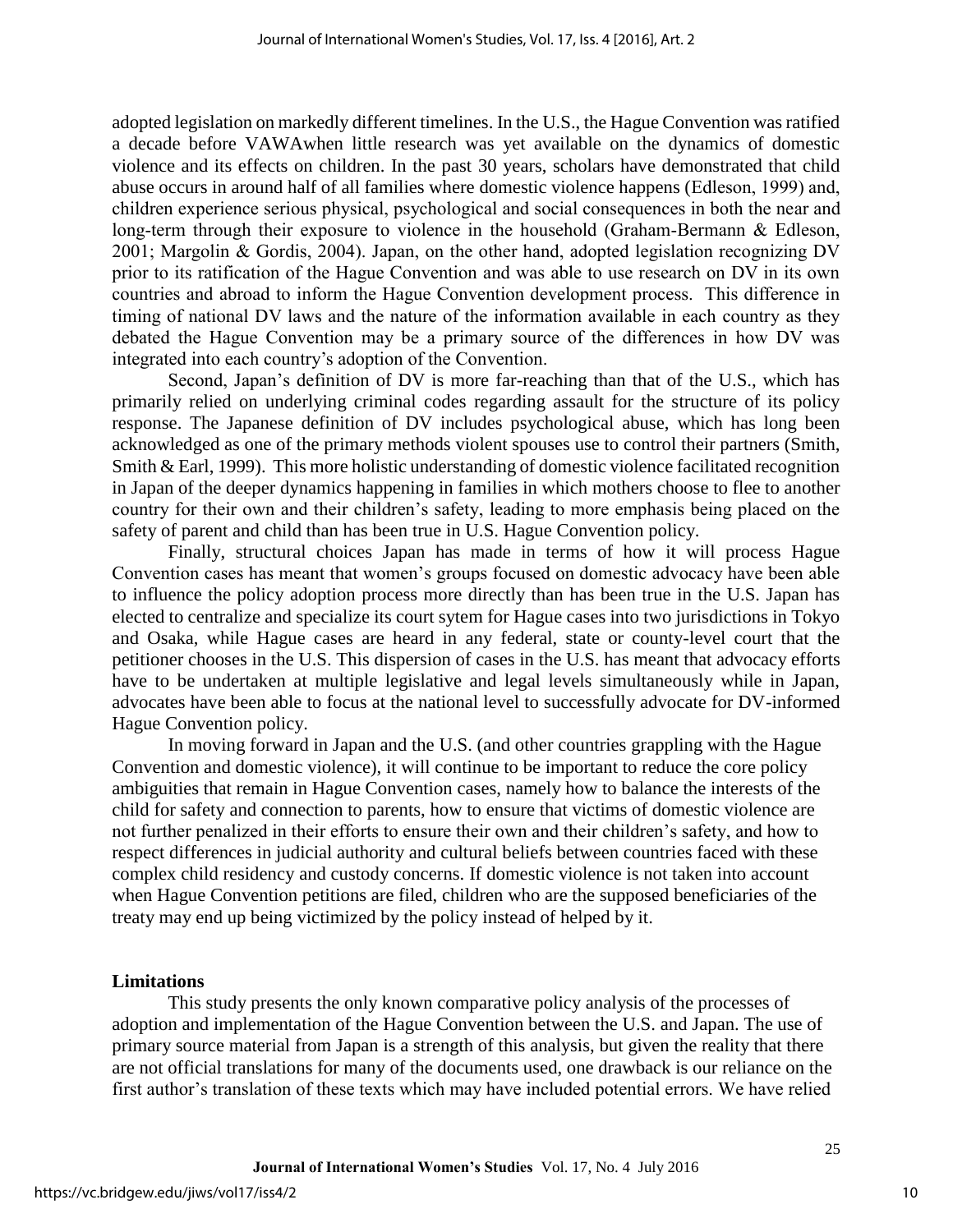on publicly available data and drawn our conclusions based on our interpretations of these documents. However, there are likely additional issues that affected the integration of domestic violence into the Hague Convention in Japan and the U.S. that have not been noted in public documents and so remain, as of yet, undetermined.

**Acknowledgements:** The first author would like to acknowledge the Takemura Fund for Feminist Research for Gender Equality and Justice for the research grant. The second author would like to acknowledge the National Institutes of Justice and Jeffrey Edleson for financial and logistical support of this research.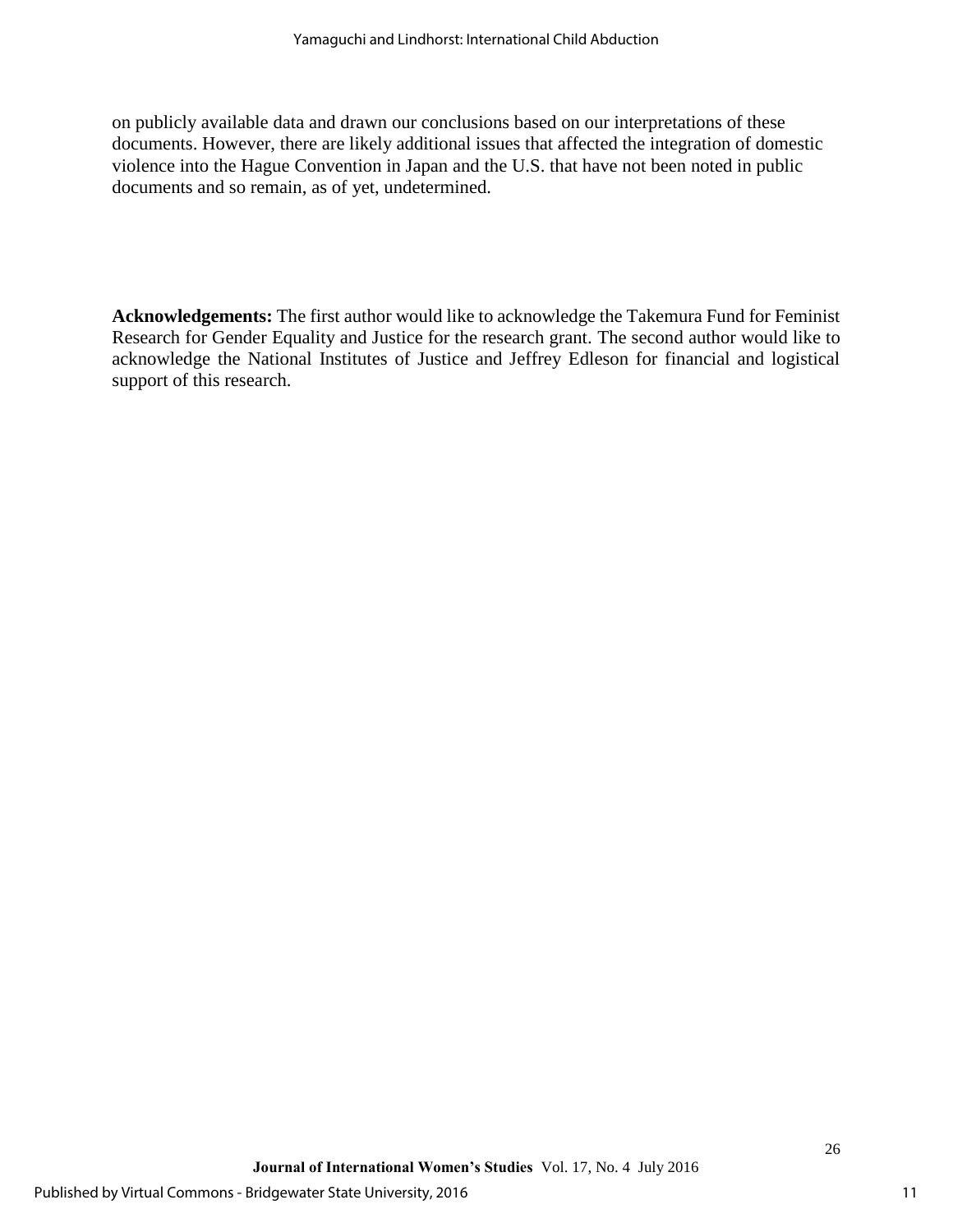## **References**

- Act for Implementation of the Convention on the Civil Aspects of International Child Abduction (2013). Official Japanese translation retrieved from: [www.japaneselawtranslation.go.jp/law/detail/?id=2159&vm=04&re=01](http://www.japaneselawtranslation.go.jp/law/detail/?id=2159&vm=04&re=01)
- Act for the Prevention of Spousal Violence and the Protection of Victims (2007). Official Japanese translation retrieved from:<http://www.gender.go.jp/e-vaw/law/sv.pdf>
- Beaumont, P.R. & McEleavy, P.E. (1999). *The Hague Convention on international child abduction.* NY: Oxford University Press.
- Black, M.C., Basile, K.C., Breiding, M.J., Smith, S.G., Walters, M.L., Merrick, M.T., Chen, J., & Stevens, M.R. (2011). *The National Intimate Partner and Sexual Violence Survey (NISVS): 2010 Summary Report*. Atlanta, GA: National Center for Injury Prevention and Control, Centers for Disease Control and Prevention.
- Bond, M. (2009). Symposium on international parental child abduction, U.S. Embassy, Tokyo, Japan. Retrieved from: [http://travel.state.gov/content/dam/passports/das\\_bond\\_remarks\\_at\\_may\\_2009\\_symposiu](http://travel.state.gov/content/dam/passports/das_bond_remarks_at_may_2009_symposium_on_ipca_and_japan.pdf) [m\\_on\\_ipca\\_and\\_japan.pdf](http://travel.state.gov/content/dam/passports/das_bond_remarks_at_may_2009_symposium_on_ipca_and_japan.pdf)
- Boykin. M. (2012). A comparison of Japanese and Moroccan approaches in adopting the Hague Convention on the Civil Aspects of International Child Abduction. *Family Law Quarterly, 46(3),* 451-469.
- Chiancone, J., Girdner, L., & Hoff, P. (2001). Issues in resolving cases of international child abduction by parents. Washington, D.C.: Office of Juvenile Justice and Delinquency Prevention, U.S. Department of Justice.
- "Chris Savoie Wins a \$6 Million Judgment Against Noriko, In Tennessee." (2011, May 10). Retrieved from: hoofin.wordpress.com/2011/05/10/chris-savoie-wins-a-6-millionjudgment-against-noriko-in-tennessee/
- Communication with Prisoners. (2016). Restraining orders issued and in effect in the United States. Retrieved from: [http://www.acrosswalls.org/statistics/restraining-orders/.](http://www.acrosswalls.org/statistics/restraining-orders/)
- "Court Rejects Suit by Tennessee Dad in Custody Case." (2012, March 6). Retrieved from: [www.newschannel5.com/story/17091397/court-rejects-suit-by-tennessee-dad-in-custody](http://www.newschannel5.com/story/17091397/court-rejects-suit-by-tennessee-dad-in-custody-case)[case](http://www.newschannel5.com/story/17091397/court-rejects-suit-by-tennessee-dad-in-custody-case)
- "Dissolution of International Marriages, Going Home with Their Children Court Order to Exwife to Pay Five Hundred Million Yen for the Compensation ". (2011, May 11). *[Kokusai kekkon hakyoku, beikarano kozure kikoku – Mototsumani 5 okuen baisho meirei.]* Asahi NP. In Pado Women's Office (Ed.) *Josei Joho*, *303,* 52-53.
- Edleson, J. (1999). The overlap between child maltreatment and woman battering. *Violence against Women, 5(2),* 134-154.
- Federal Interagency Forum on Child and Family Statistics. (2009). *American's children: Key national indicators of well-being, 2009*. Washington, DC: U.S. Government Printing Office.
- Garbolino, Hon. J.D. (2000). *International child custody cases: Handling Hague Convention case in U.S. courts (3rd edition).* Reno, NV: The National Judicial College.
- Gender Equality Bureau Cabinet Office. (2012). Danjokan niokeru boryoku nikansuru chosahokokusho [Research report of violence between men and women]. Retrieved from: [www.gender.go.jp/e-vaw/chousa/h24\\_boryoku\\_cyousa.html.](http://www.gender.go.jp/e-vaw/chousa/h24_boryoku_cyousa.html)
- Gender Equality Bureau Cabinet Office. (2013). Haigusha karano boryoku nikansuru deta [Data on spousal violence]. Retrieved from: [http://www.gender.go.jp/e-vaw/data/dv\\_dataH2507.pdf](http://www.gender.go.jp/e-vaw/data/dv_dataH2507.pdf)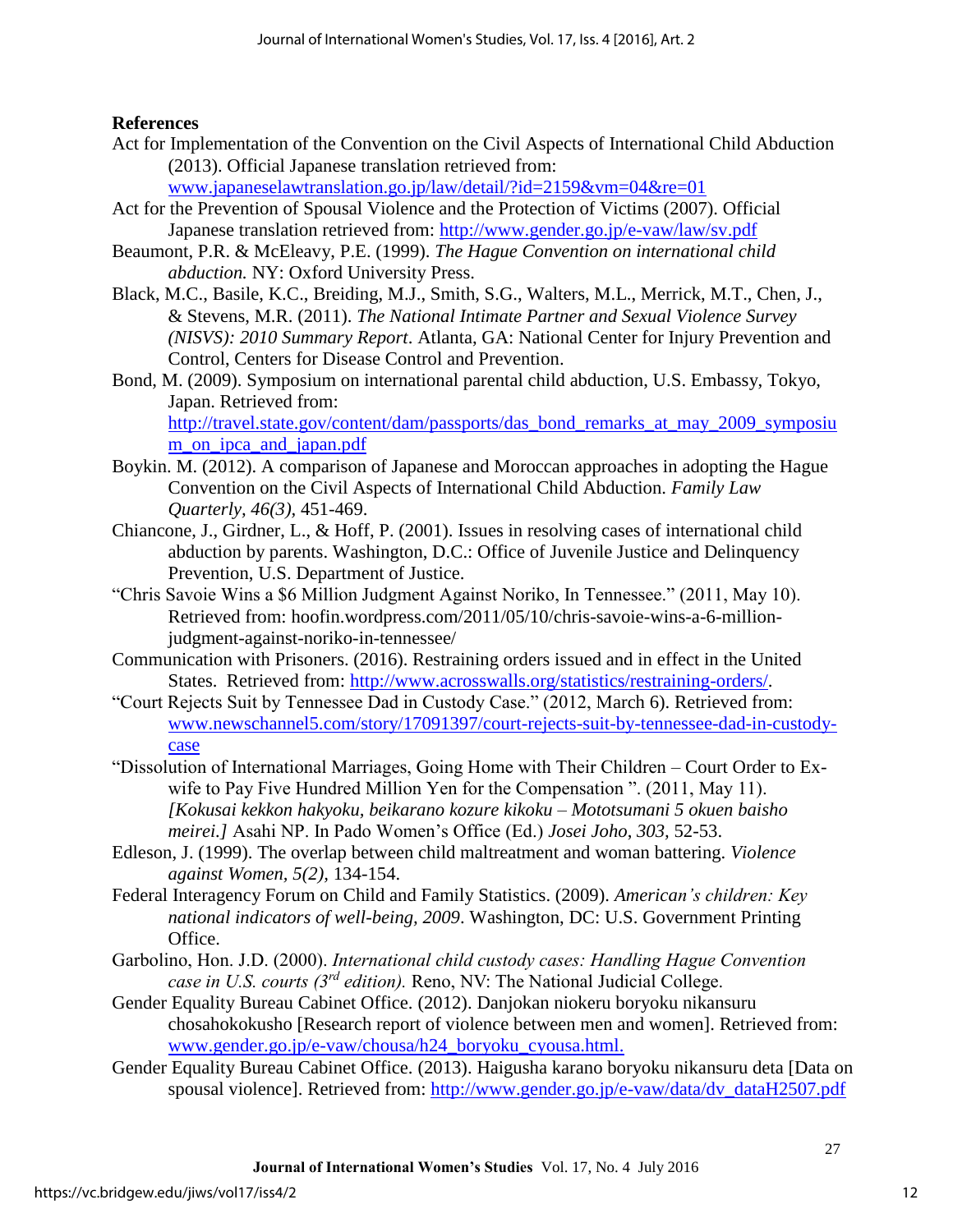- Gerring, J. (2004). What is a case study and what is it good for? *American Political Science Review, 98,* 341-354.
- "Going Home Kidnapping 100 Children Annually From US to Japan." (2009, Oct. 17). *[Tsuresari kikoku nen 100 nin – Bei kara nihone.]* Chunichi NP. In Pado Women's Office (Ed.) *Josei Joho*, *284*, 148.
- Graham-Bermann, S. A. & Edleson, J. L. (2001). Domestic *violence in the lives of children: The future of research, intervention, and social policy.* Washington, D.C.: APA.
- Greif, G.L. & Hegar, R. (1993). *When parents kidnap: the families behind the headlines*. New York: Free Press.
- Hague Conference on Private International Law. (2013). *Convention of 25 October 1980 on the Civil Aspects of International Child Abduction*. Retrieved from: [http://hcch.e](http://hcch.e-vision.nl/index_en.php?act=conventions.status&cid=24)[vision.nl/index\\_en.php?act=conventions.status&cid=24.](http://hcch.e-vision.nl/index_en.php?act=conventions.status&cid=24)
- Handa Y. (2013). *Hagu joyaku to kono tsuresari [The Hague Convention and Child Abduction]*. Kyoto, Japan: Horitsubunkasha, Inc.
- Hartsock, N. (2004). The feminist standpoint: Developing the ground for a specifically feminist historical materialism. In S. Hardy & M.B. Hintikka (Eds.) *The feminist standpoint theory reader: Intellectual and political controversies* (pp. 35-54). NY: Routledge.
- Hilton, W. M. (1997). Limitations on Article 13(b) of the Convention on the Civil Aspects of International Child Abduction. *American Journal of Family Law*, *11*, 139-144.
- House of Representative Minutes. (2013, April 19). Retrieved from [www.shugiin.go.jp/internet/itdb\\_kaigiroku.nsf/html/kaigiroku/000418320130419009.htm](http://www.shugiin.go.jp/internet/itdb_kaigiroku.nsf/html/kaigiroku/000418320130419009.htm) l.
- "How Do They Judge Custody after International Marriage Dissolution?" (2011, Aug. 31). *[Kokusai rikongono shinken do handan?]* Chugoku NP. In Pado Women's Office (Ed.) *Josei Joho*, *306*, 154.
- Ijuren. (2013). Tokushu hagu joyaku joseito kodomono kenrihogono kantenkara [Feature of the Hague Convention – the view points from protection of women and children's rights]. *Migrants Network*, *163*, 3-15.
- Japan Federation of Bar Associations. (2011). Kokusaitekina kono dasshu nikansuru anketo kekkahokoku [Report of the result of questionnaires about international child abduction]. Retrieved from: [http://www.nichibenren.or.jp/library/ja/jfba\\_info/](http://www.nichibenren.or.jp/library/ja/jfba_info/%20publication/data/2011child_abduction-enquete.pdf)  [publication/data/2011child\\_abduction-enquete.pdf](http://www.nichibenren.or.jp/library/ja/jfba_info/%20publication/data/2011child_abduction-enquete.pdf)
- Johnston, J., Sagatun-Edwards, I., Blomquist, M. & L. Girdner. (2001). Prevention of family abduction through early identification of risk factors. Washington, D.C.: Office of Juvenile Justice and Delinquency Prevention, U.S. Department of Justice.
- Jones, C. P. A. (2013). Towards an "Asian" child abduction treaty? Some observations on Singapore and Japan joining the Hague Convention. *Asian Law Institute, Working Paper Series No. 031.*
- Joint Custody Advocacy Groups Network. (2010-2013). *Kyodo shinken undo*. *No.7-24*.
- Kachi, R. (2013). Nihonno hagu joyaku teiketsuwo meguru kokkairongi [Discussion in Japanese Diet about the Hague Convention]. *Rippo to Chosa, 343,* 23-36.
- Kawashima, S. (2010). Kodomono kenrito kyodoshinken kyodokango hikangoshinno yoikusekininto hitorioyakateno fukushisesakuwo megutte [The rights of the child and joint parental authority  $\&$  joint custody – the responsibility of noncustodial parent and social welfare policy for the single parent family]. *Kitakyushu shiritsudaigaku bungakubu*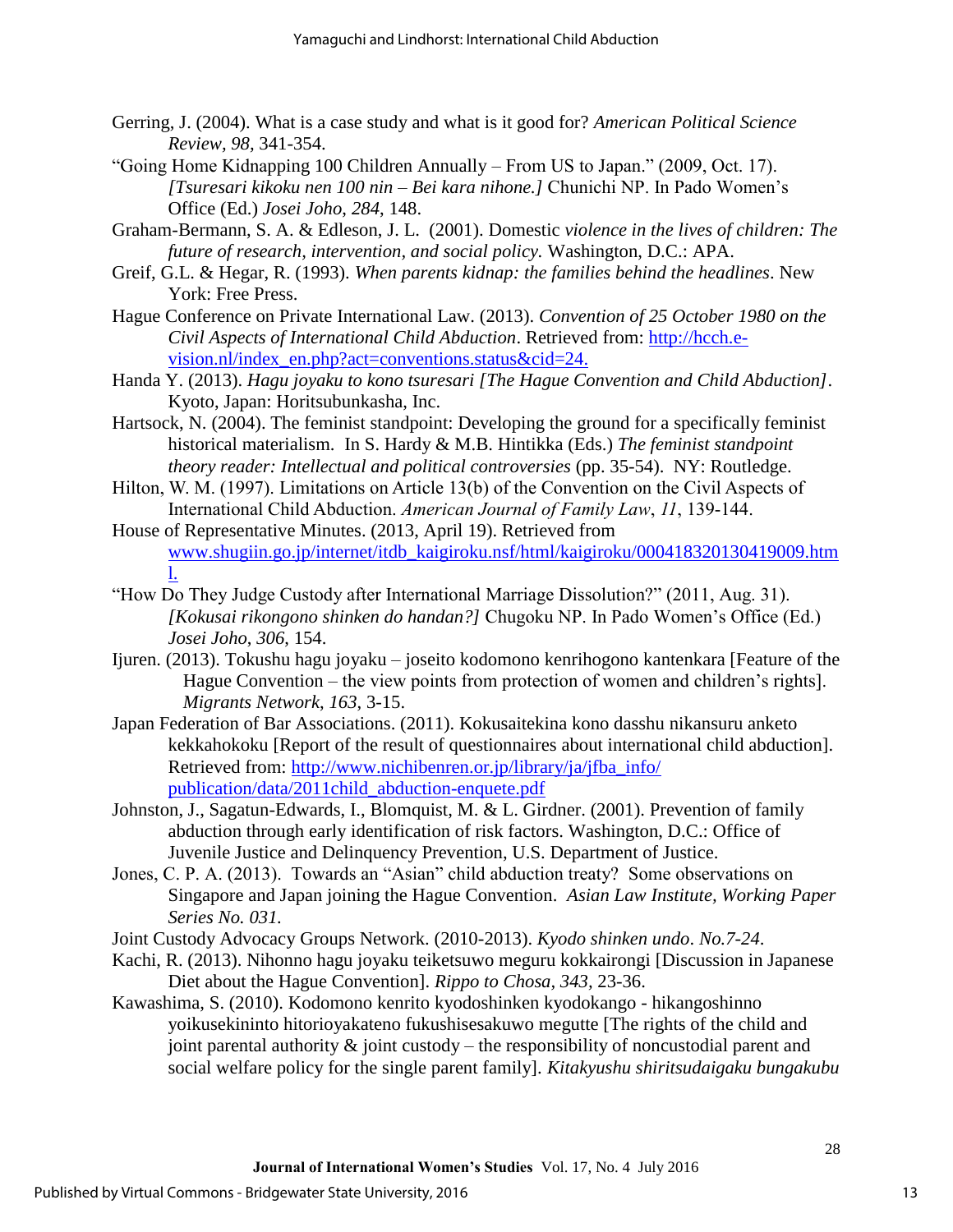*kiyo* [*Bulletin of School of Human Relationship, Kitakyushu shiritsu University*], 17, 1- 25.

- Kenney, S. J. (2003). Where is gender in agenda setting? *Women & Politics, 25,* 179-206.
- LeGreco M. & Tracy, S.J. (2009). Discourse tracing as qualitative practice. *Qualitative Inquiry, 15,* 1516-1543.
- Lindhorst, T., Edleson, J. L. (2012). *Battered women, their children, and international law - The unintended consequences of the Hague Child Abduction Convention.* Amherst, NH: Northeastern University Press.
- Lowe, N. (2007). *A statistical analysis of applications made in 2003 under the Hague Convention of 25 October, 1980 on the Civil Aspects of International Child Abduction.* The Hague, The Netherlands: Hague Conference on Private International Law.
- Lowe, N. (2011). *A statistical analysis of applications made in 2008 under the Hague Convention of 25 October 1980 on the Civil Aspects of International Child Abduction.*  The Hague, NL: Hague Conference on Private International Law.
- Marshall, C. (1999). Researching the margins: Feminist critical policy analysis. *Educational Policy, 13,* 59-76.
- Mazur, A. G. (2009). Thirty years of feminist comparative policy research: Making policy studies matter. Paper prepared for the 10th Congress of the Association Francaise de Science & Politique. Grenoble, France.
- McPhail, B. (2003). A feminist policy analysis framework: Through a gendered lens. *The Social Policy Journal, 2,* 39-61.
- Margolin, G. & Gordis, E. B. (2004). Children's violence exposure in the family and community. *Current Directions in Psychological Science, 13,* 152-155.
- Ministry of Foreign Affairs. (2014). Kaigai anzen homu peiji [Overseas Safety HP]. Retrieved from www.anzen.mofa.go.jp/konoshinken/index.html
- Ministry of Justice. (2011a). *Kokusaitekina kono dasshuno minjijono sokumenni kansuru joyaku (kasho) wo jisshisuru tameno kono henkan tetsuzukitono seibinikansuru chukan torimatome* [*The Interim Report for the Hague Implementation Act*]. Retrieved from: search.e-gov.go.jp/servlet/Public?CLASSNAME=PCMMSTDETAIL&id=300080085
- Ministry of Justice. (2011b). *Kokusaitekina kono dasshuno minjijono sokumenni kansuru joyaku (kasho) wo jisshisuru tameno kono henkan tetsuzukitono seibinikansuru chukan torimatome nikansuru ikenboshuno kekkanitsuite* [The *Public Comments Regarding the Interim Report for the Hague Implementation Act*]. Retrieved from: [www.moj.go.jp/content/000081707.pdf](http://www.moj.go.jp/content/000081707.pdf)
- "Prime Minister in a Hurry for Japan to be Hague Member Good Performance for Japan-US Summit." (2013, Feb. 7). *[Hagu kamei shusho isogu – houbei no seika nerai.]* Mainichi NP. In Pado Women's Office (Ed.) *Josei Joho*, *324*, 144.
- Shetty, S. & Edleson, J.L. (2005). Adult domestic violence in cases of international parental child abduction. *Violence Against Women*, *11(1),* 115-138.
- Smith, D. E. (1987). *The everyday world as problematic: A feminist sociology*. Boston: Northeastern University Press.
- Smith, P. H., Smith, J.B. & Earp, J.L. (1999). Beyond the measurement trap: A reconstructed conceptualization and measurement of woman battering. *Psychology of Women Quarterly, 23,* 177-193.
- "Sympathizing With Noriko Savoie." (2009, Oct. 6). Retrieved from: [www.mutantfrog.com/2009/10/06/sympathizing-with-noriko-savoie/](http://www.mutantfrog.com/2009/10/06/sympathizing-with-noriko-savoie/)